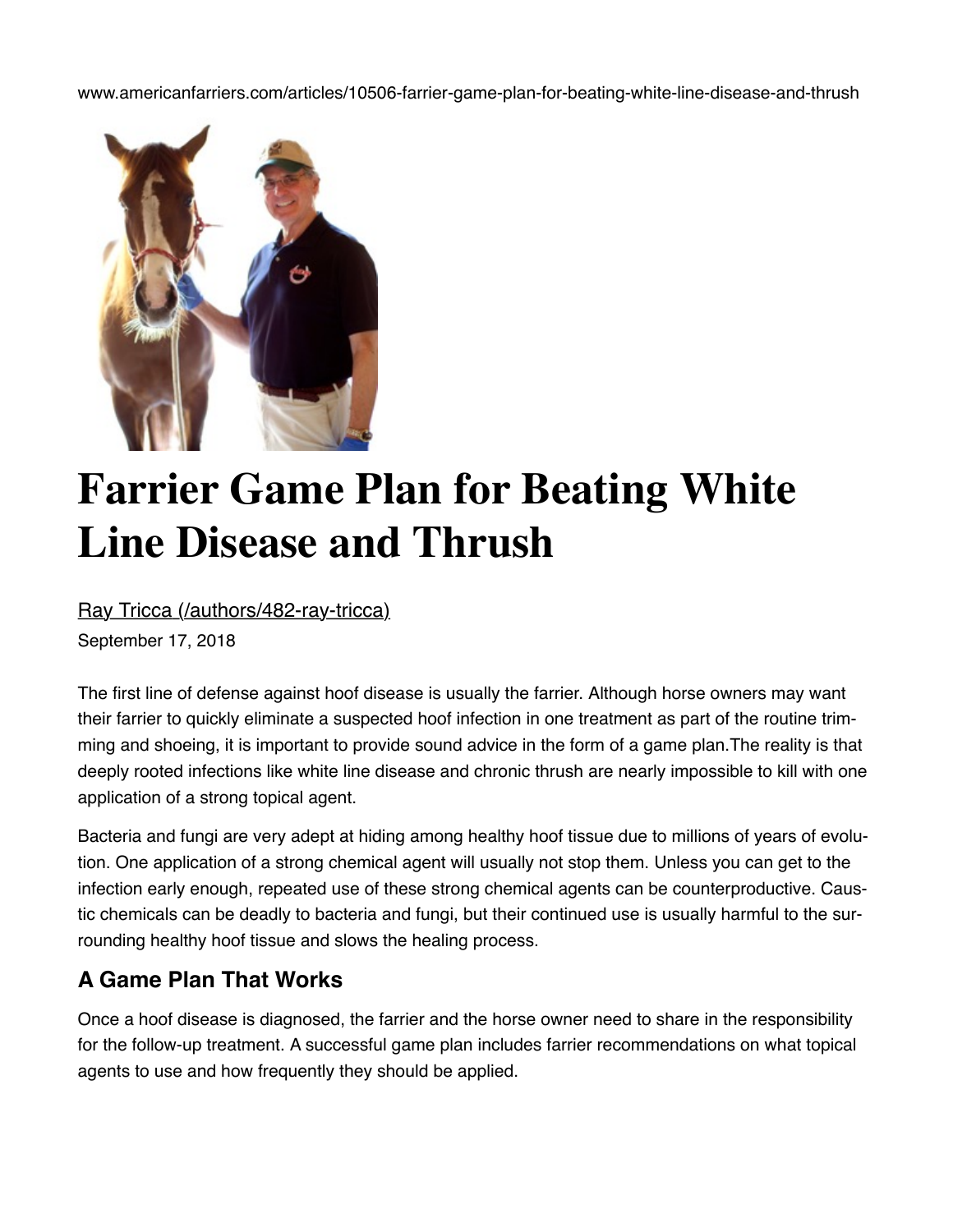Important first steps done by the farrier include removing diseased tissue and trimming the flaps of the frog. This lets oxygen into the hooves, giving them a head start in the healing process. Improperly trimmed hooves prevent oxygen from getting into crevices.

Horse owners should ensure that the feet are washed regularly and should keep the affected areas open to oxygen by picking and brushing with a good hoof pick. It is important that the farriers recom‐ mend only well-established commercial preparations with a proven track record against hoof disease for treatment. Home remedies can be dangerous and can lead to permanent damage of the hoof structure.

Hoof researchers have now introduced modern hoof treatments that stop bacteria and fungi without harming sensitive surrounding tissue. These pharmaceutical-grade formulas are not as harsh and can be used more frequently. They keep infections under control and give healthy hoof tissue a chance to grow and prosper as nature intended. Even if you don't kill all the organisms initially, repeated and con‐ sistent use of these products may kill enough of them to slow the advancement of the disease to the point that it may grow out with successive trimmings.

## **A Play Book Against Hoof Disease**



Nail holes are a major pathway for infection. Modern nail hole treatments should provide three func‐ tions – seal out external contaminates, clean and disinfect the hole, and repair and close the nail holes from the inside out. Sealants that contain natural protein collagen gel harden on the top surface after exposure to the air. Additional ingredients penetrate holes to clean and disinfect.

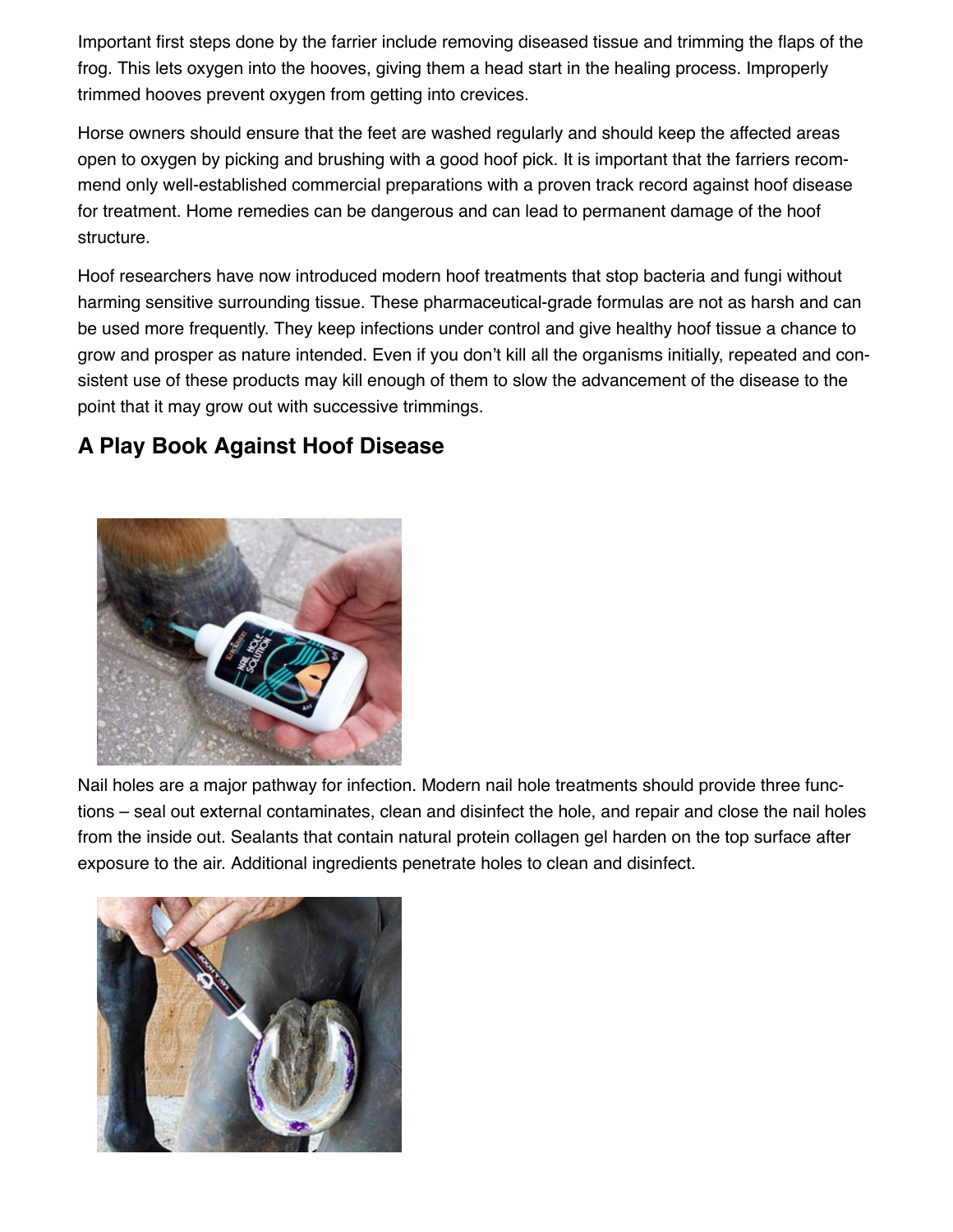Medical gel preparations have complex time-release formulas which allow their key ingredients to gradually absorb into the affected tissue. These gel formulas are successful in their ability to stop deeplyrooted bacteria and fungal spores in hooves due to the extended contact time they provide in hoof voids versus liquid preparations.

Dual-action hoof conditioners that contain natural protein emulsions provide an effective barrier against bacteria & fungi by repelling external moisture and contaminates. They also help rejuvenate frog func‐ tion by improving blood flow. Other ingredients are absorbed into hoof tissue to fight infection. This is great for extremely wet or dry conditions. Apply with brush or dauber two times weekly to horn, sole and frog.



Hoof researchers have introduced safe and effective topical spray treatments for the hoof wall that fight white line disease, seedy toe, thrush, stubborn candida yeast, fungus, mold, anaerobic and aerobic bacteria. They can be used for prevention as well as for early intervention. Ingredients bond to hoof protein and form an antiseptic barrier against infection for long lasting protection. Spray over nail hole and cracks, after grooming or as needed to hoof wall, sole and frog.

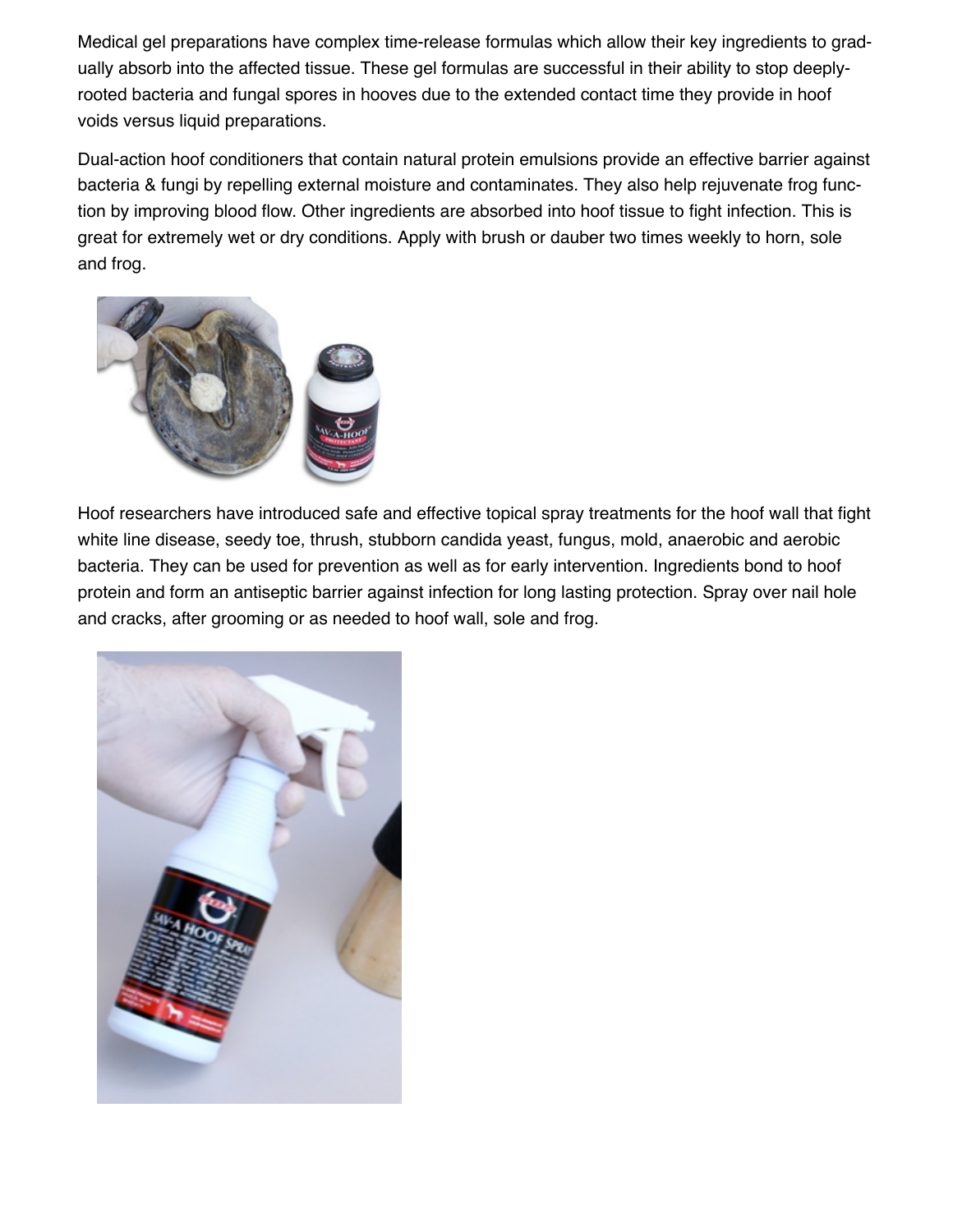Infections in toes and heels can be serious and progress rapidly if not treated quickly. These areas can be treated easily with either medical gels or liquid formulas using syringes, sprayers, daubers, squeeze bottles or soaking boots. Treat after daily grooming or as directed by farrier.



After routine trimming by the farrier, frequent picking and brushing by the horse owner are critical steps for preventing or treating thrush in the clefts of the frog. Avoid using household caustic chemicals that can delay the healing process. Use proven commercial preparations with a successful track record at defeating thrush without harming surrounding healthy hoof tissue.



The coronary band is the soft skin that the horse's hoof grows from, just like the cuticles on our fingers. There are copper-peptide remedies available that improve hoof growth and repair cell damage by stim‐ ulating blood flow and collagen production. For treating white line disease and abscess exits, use bio‐ cides that are made to travel down the horn tubules, which are open at the hair line.



**Using The Game Plan**